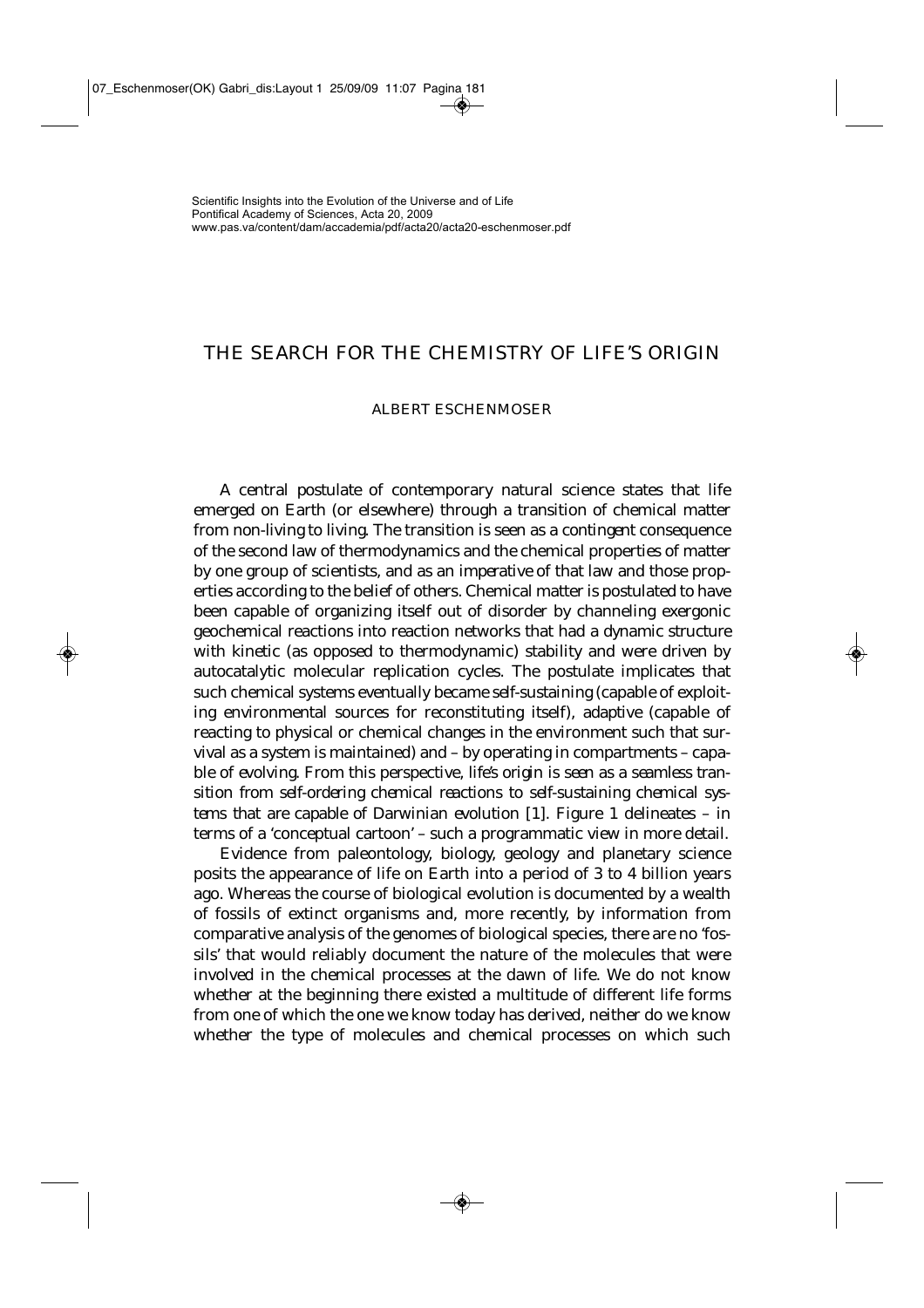| A "Conceptual Cartoon" of Chemical Self-Organization:                                                                                                                                                                                                                                                                               |
|-------------------------------------------------------------------------------------------------------------------------------------------------------------------------------------------------------------------------------------------------------------------------------------------------------------------------------------|
| Due to the existence of <b>kinetic barriers</b> to transformations of molecules, an assemblage of<br>chemicals can exist in a chemically immobilized state<br>far from thermodynamic equilibrium.                                                                                                                                   |
|                                                                                                                                                                                                                                                                                                                                     |
| Equilibration, as demanded by the 2nd law of thermodynamics,<br>may selectively be accelerated by catalysts, such that chemical changes towards equilibrium<br>proceed preferably along the specific reaction channels opened by catalysts.                                                                                         |
|                                                                                                                                                                                                                                                                                                                                     |
| Along such channels, new substrates and new catalysts may be formed or encountered, new<br>reaction channels may be opened and, in principle,<br>catalysts may emerge that catalyze their own formation.                                                                                                                            |
|                                                                                                                                                                                                                                                                                                                                     |
| Substrates, catalysts and self-replicating catalysts may constitute cooperative chemical<br>systems that have a dynamic structure with kinetic (as opposed to thermodynamic) stability.                                                                                                                                             |
| When such a system - driven by the free energy of its chemical input and assisted by<br>compartmentalization - will have acquired                                                                                                                                                                                                   |
| (a) the capability of producing its constituents under the control of replicating catalysts,<br>(b) the complexity for being capable to <b>adapt</b> teleonomically to external changes, and<br>(c) the potential to evolve along gradients of increasing kinetic stability and chemical autonomy,<br>it may be said to be "alive". |

Figure 1. A 'conceptual cartoon' of chemical matter's self-organization towards life.

ancestral lives may have been based were or were not akin to the biological molecules and processes we are familiar with today. Such uncertainty notwithstanding, observations made in half a century of prebiotic chemistry (see below) point to a high probability for an origin of life scenario, in which the continuity postulated to have connected the emergence of adaptive behaviour on the chemical level with the beginnings of evolutionary processes on the biological level was paralleled by a constitutional continuity in the type of molecules that were involved in the transition. This continuity is supposed to be embodied in the chemical structures of α-amino acids, sugars, nucleobases, cofactor molecules and, in addition, in basic biochemical reactions that we find operating still today as enzyme-assisted processes in primitive anaerobic microbes.

The experimental search for the chemistry of life's origin has been proceeding under the label 'prebiotic chemistry' for more than half a century now. This field of research has its conceptual roots in the writings of the Russian biochemist *A.I. Oparin* [2] and the British biologist *J.B.S. Haldane* [3] who, around the first quarter of the last century, independently propounded for the first time explicit views on a natural chemical origin of life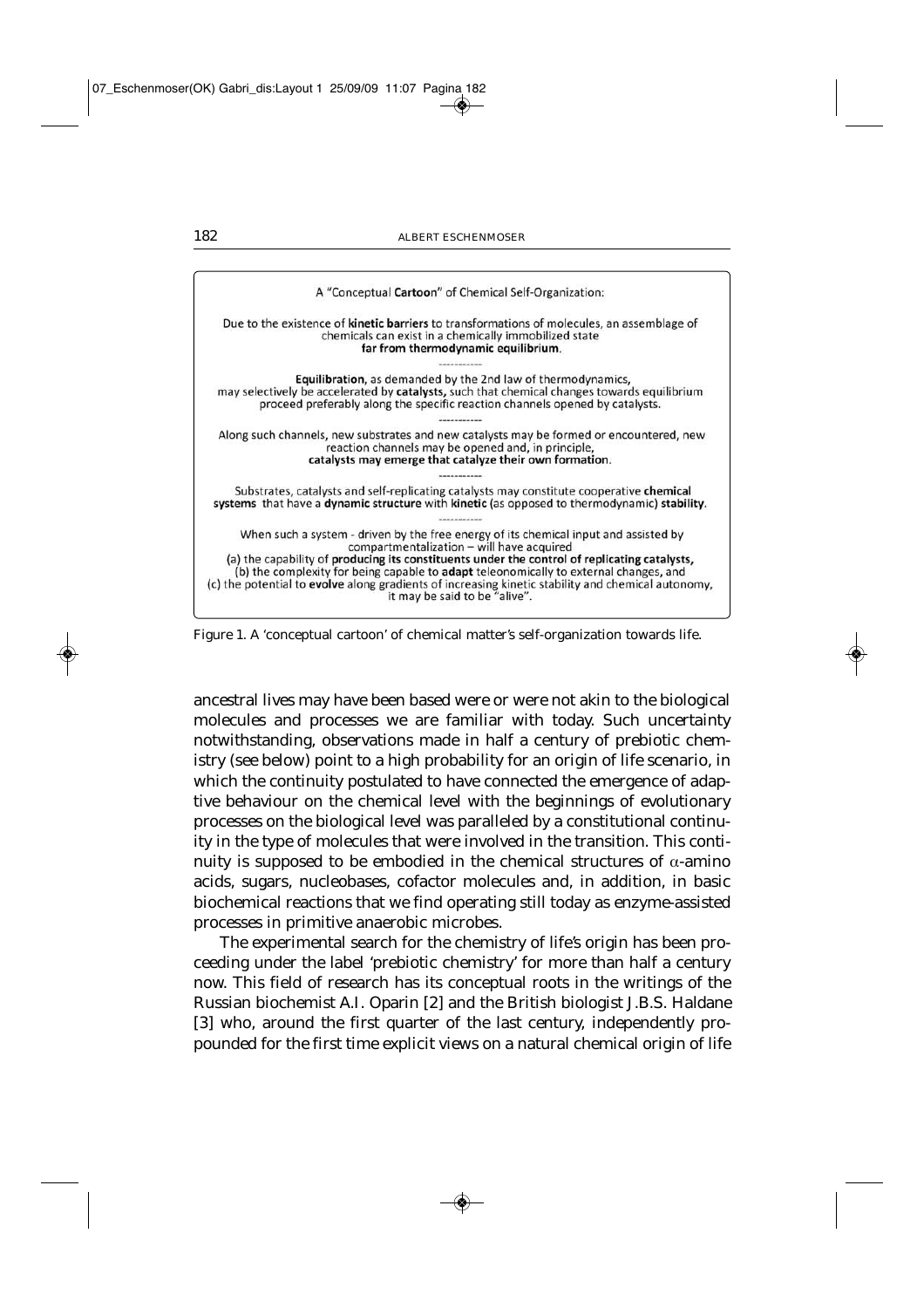

Figure 2. Pioneers of conceptual and experimental prebiotic chemistry in the last century [2][3][4][5].

on Earth (Figure 2). These views were launched into public awareness by the famous experiment of *Stanley L. Miller* [4] in 1953, where it was shown that hammering with excess of energy on gaseous mixtures of hydrogen, methane, ammonia and water induces the formation of – apart from large amounts of undefined organic material – the simplest representatives of the family of proteinogenic α-amino acids (Figure 3). In 1960, the Catalanian biochemist *Juan Oro* [5] discovered the formation of adenine – a molecule prototypical of contemporary biology – from HCN (hydrocyanic acid) in aqueous solution (Figure 4). *Leslie D. Orgel,* the last of the chemical pioneers listed in Figure 2, initiated in 1968 systematic experimental work towards the non-enzymic simulation of biology's arguably most important life process, the autocatalytic replication of nucleic acids [6].

Hydrocyanic acid (HCN), an unambiguously elementary, highly reactive organic molecule, is a central intermediate in Miller-type experiments [4,7] and known to be present on celestial bodies such as Titan and others (Figure 5), as well as to exist in astronomical quantities in interstellar space [8}. Chemically highly significant coincidences were observed between the constitutional spectrum of products formed in Miller-type experiments and the spectrum of organic compounds found in carbonaceous meteorites [9]. A recently published long-time/low-temperature experiment (Figure 6)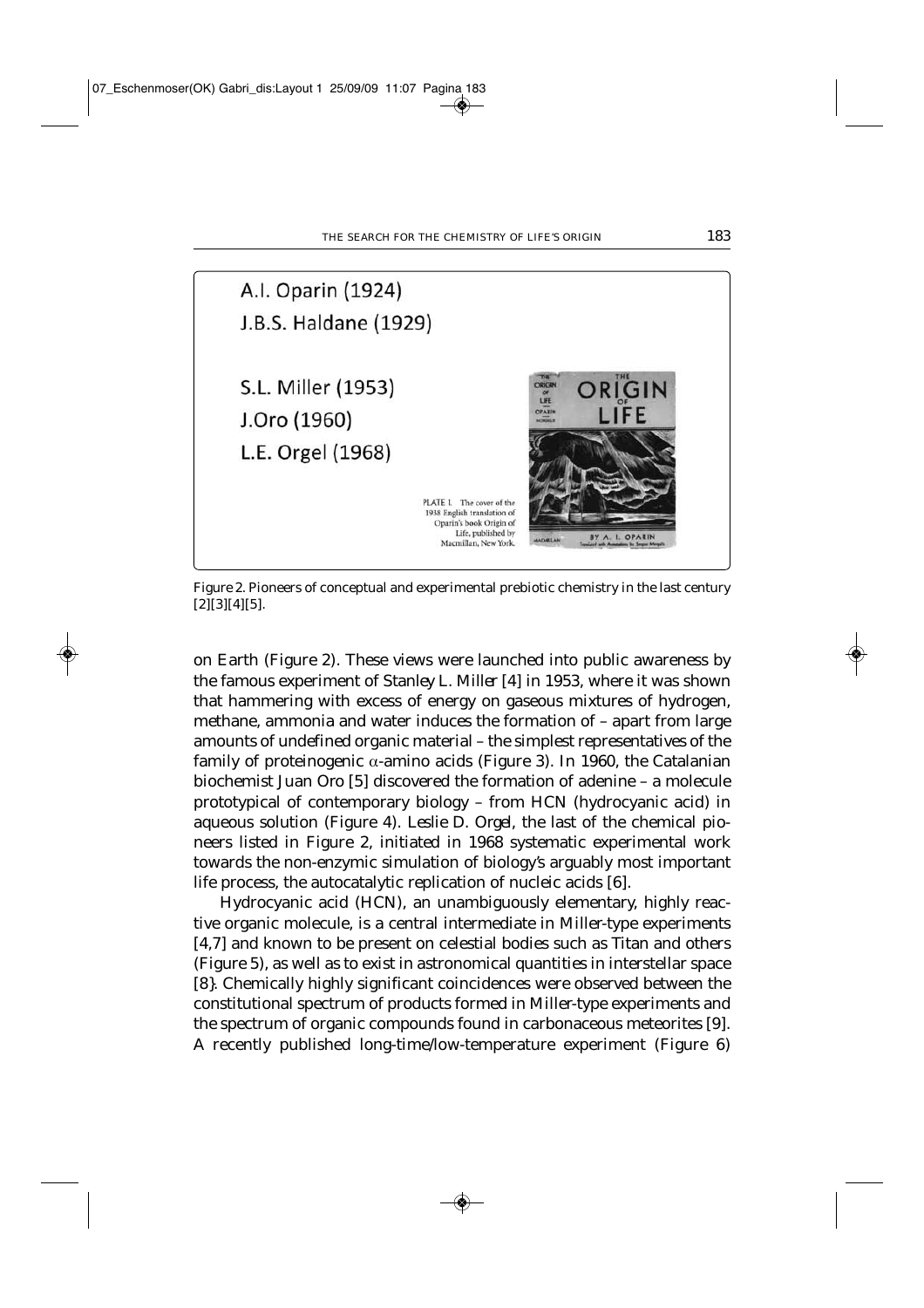

Figure 3. Recent re-analysis by modern analytical methods of the composition of authentic product mixtures obtained by *Stanley Miller* (deceased 2005) in the 1950s [7]. Absolute and relative amounts of biomolecules are still extremely low in such experiments, yet higher than observed before, and many more different molecules have now been identified.



Figure 4. The central biomolecular structure of adenine is composed – formally as well as experimentally – of five molecules of HCN. A close and equally astonishing chemical relationship exists between related elementary carbon/nitrogen compounds and other canonical nucleobases. The lower part of the Figure depicts the two canonical Watson-Crick basepairs, one of the, if not the, most fundamental biomolecular interactions in whole biology.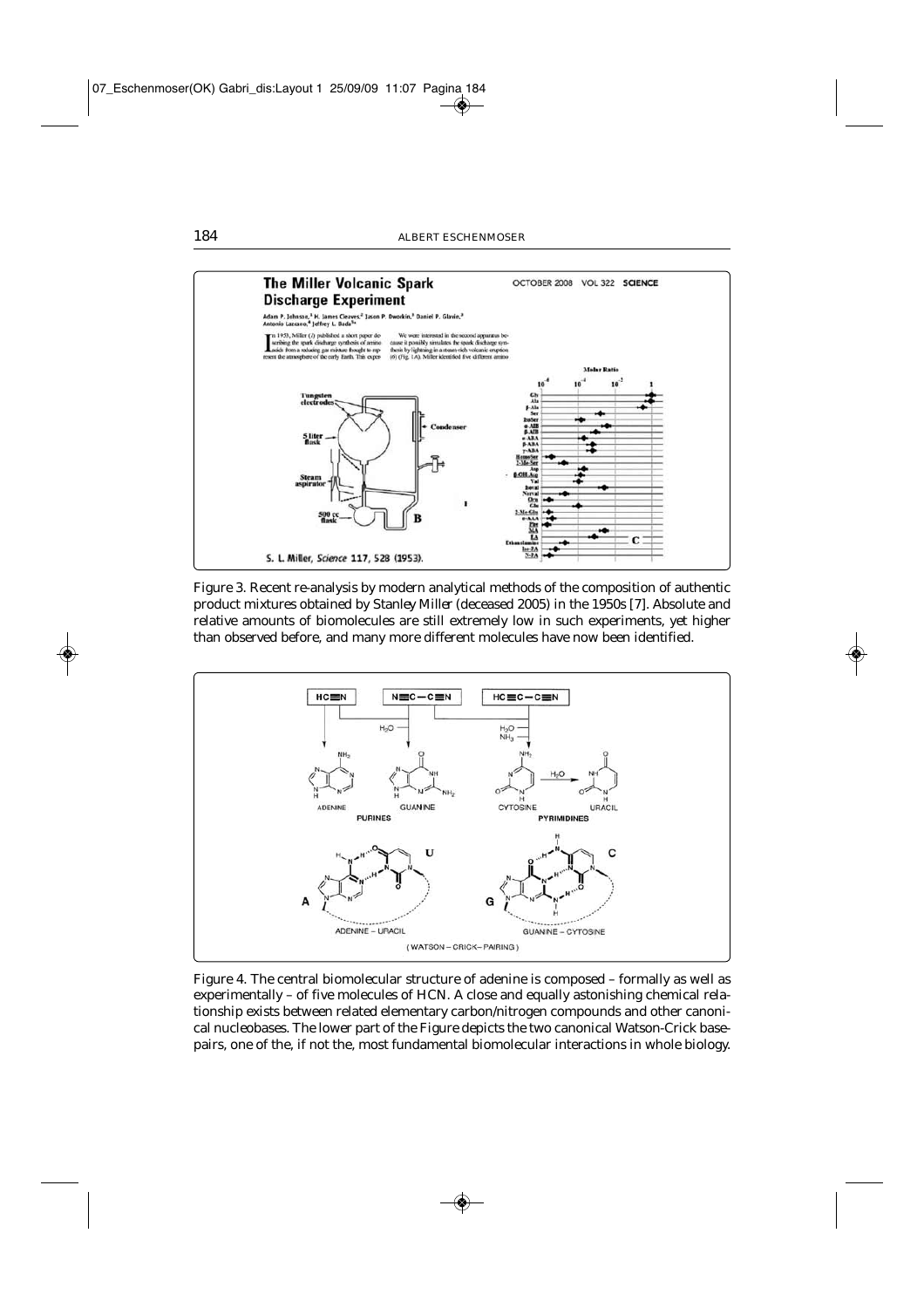

Figure 5. Whenever excessive energy hammers on carbon, nitrogen and hydrogen containing material of any sort, highly reactive carbon/nitrogen/hydrogen compounds such as HCN and higher derivatives of it (nitriles) are formed. Some of them (see formulae in bold, with triple-bonds) are highly reactive and, as HCN itself, chemically closely related to the structure of biomolecules. Note the similarity in the structure type of nitriles of extraterrestrial (natural) and terrestrial (experimental) origin.



Figure 6. In a recently disclosed remarkable long-time/low-temperature experiment by *Stanley Miller* and (former) collaborators [10], the ammonium salt of HCN in aqueous medium was frozen to solid CO2 temperature, kept for 27 years, and finally its product composition analyzed after hydrolysis with aqueous acid or aqueous base (see Figure 7).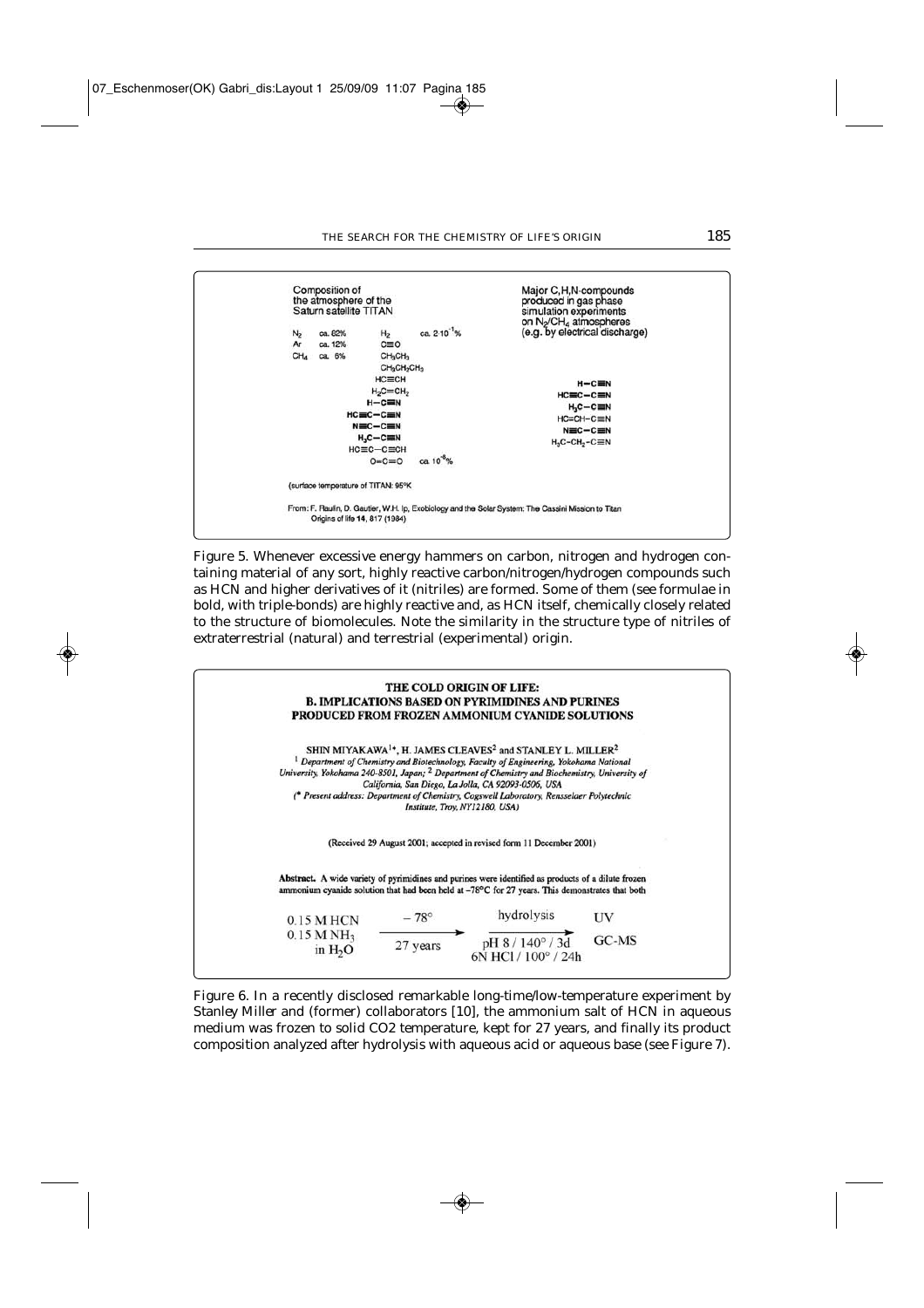

Figure 7. Chemical structures of heterocyclic organic compounds that have been identified (out of a mixture containing a large number of unidentified components) in the experiment described in Figure 6. Among the identified components are two canonical purines (adenine and guanine) and one canonical pyrimidine (uracil), besides two purines (hypoxanthine, xanthine) and one pyrimidine (orotic acid) that are part of the contemporary metabolism.

most impressively demonstrates the remarkably close chemical relationship between HCN and some of the fundamental biomolecules. Prominent in the palette of identified products of that experiment (Figure 7) are canonical purines and pyrimidines, basic constituents of the contemporary nucleic acids [10].

Experimental prebiotic chemistry suffers from the kind of handicap that is inherent in empirical research on historic processes. One is reminded of the fate of the anthropologist's Thor Heyerdahl famous Kon-Tiki experiment in 1947 (Figure 8) [11] by which it had been demonstrated that the original population of the Polynesian Islands could have come from South America. Yet that splendid demonstration of what is technically possible became eventually overridden by criteria anthropological in nature, convincing scientists that Polynesia's original population came from Asia.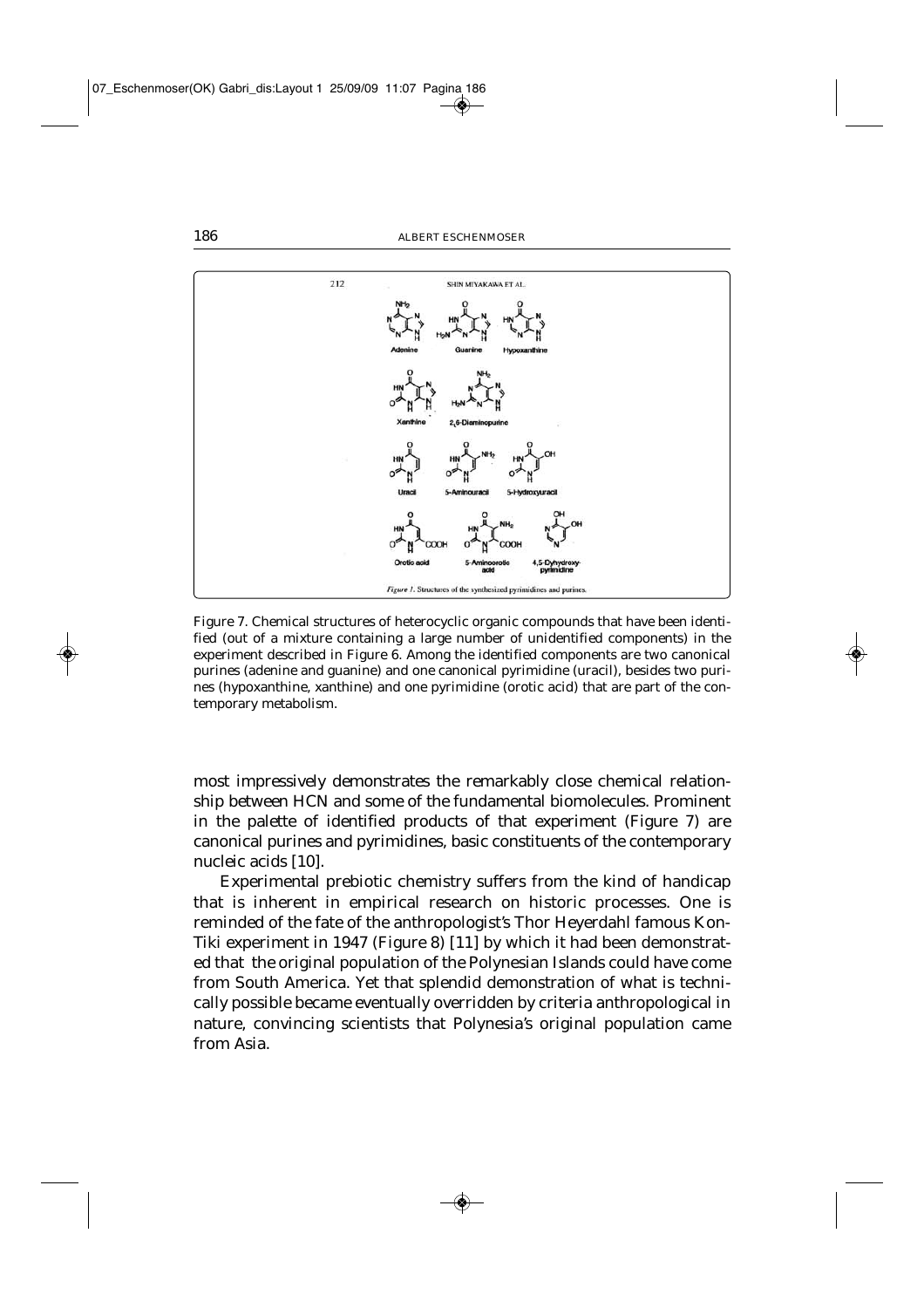

Figure 8. The balsa raft 'Kon-Tiki' on which the Norwegian anthropologist *Thor Heyerdahl* and a crew of five men embarked on a legendary expedition on April 28th 1947, starting in Callao (Peru). After 108 days they landed on the Polynesian Tuamotu Islands, thus demonstrating experimentally that Heyerdahl's theory, according to which the population of the Polynesian Islands came originally from South America, is compatible with what is technically feasible. Ironically, based on criteria anthropological in nature, scientists eventually convinced themselves that the Polynesian population originally came from Asia.

The possibility notwithstanding that conclusions in prebiotic chemistry eventually might suffer a fate similar to that of the Heyerdahl-experiment, the experimental results accumulated over the last half century [12] are in any case of lasting significance and importance. This is true irrespective of whether the organic material that had accumulated on the primordial Earth as the result of (geochemical) prebiotic processes and been delivered to the Earth by carbonaceous meteorites [9] was, or was not, relevant for life's actual emergence. What experimental prebiotic chemistry did achieve, is to conclusively demonstrate that the major types of low-molecular-weight building blocks of the life we know today have chemically *elementary* structures, elementary in the sense that their formation from (essentially) the chemical elements proceed quasi deterministically under an extraordinari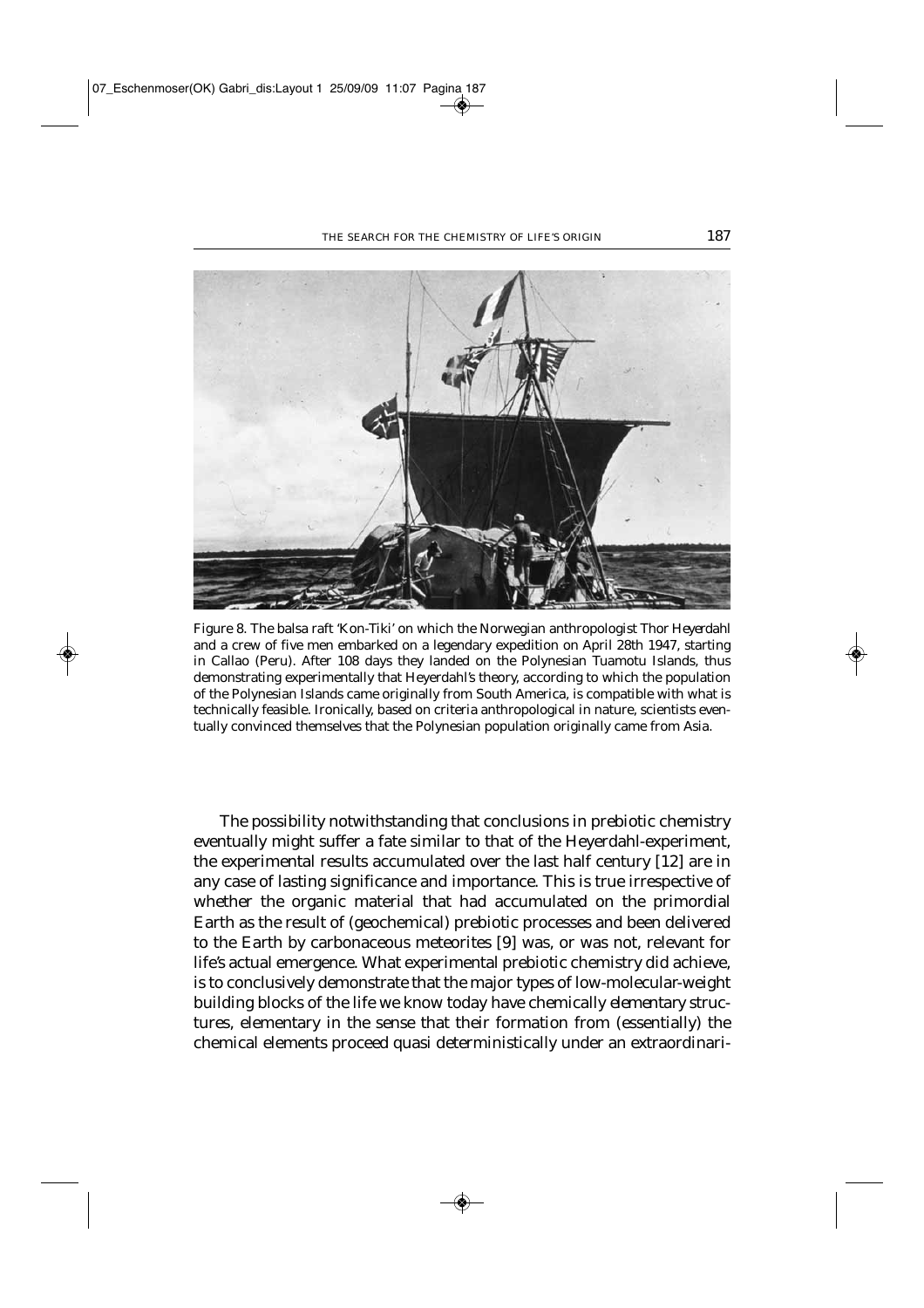ly broad range of (potentially geochemical) conditions (Figures 5 and 9). This does not necessarily mean, however, that those prebiotic organics of terrestrial or extraterrestrial origin in the primordial Earth were actually the starting materials for the critical self-organization process. In fact, there are two sharply opposing views on this point: the notions of a *heterotrophic* [2][4][12][13] versus an *autotrophic* [14][15] origin of life (Figure 10).

The proponents of a *heterotrophic* origin take for granted that the accumulation of organic matter by high energy processes on Earth, or by delivery to the Earth by meteorites, was the chemical source for the process of self-organization eventually leading to life's origin. In contrast, the concept of an *autotrophic* origin maintains that any such globally distributed mixture of organic material was *irrelevant* to the process(es) that led to selforganization. Reasons brought forward against heterotrophy refer to problems of selection, accumulation and concentration of specific substrates out of complex mixtures of chemicals, and of combinatorial reactivity and the short survival times of chemically activated substrates in unorganized chemical environments. The concept of autotrophy postulates the emergence of *de novo* pathways to starting materials and intermediates from elemental geochemical sources as an integral part of the very process that constituted self-organization (Figure 11). From the chemical viewpoint, both concepts are burdened with a great many open questions, such as the chemical nature of start-up substrates and catalysts, of primordial metabolism, of primordial replicating entities, be they metabolic or genetic cycles, the role and nature of compartmentalization, last but not least cellularization. Leaning towards one or the other of the two concepts remains still today a matter of reasoned opinion. This should not be taken as being scientifically contra-productive, since in any search for events of the past, commitment to basically different views leads committed researchers to focus on correspondingly different experimental strategies, that in turn may lead to potentially complementary insights.

Besides the debate on heterotrophy versus autotrophy, there is another dichotomy dividing researchers into two camps in their conceptual and experimental search for the chemistry of life's origin: the 'geneticists' [16- 18], versus the 'metabolists' [14,15,21]. While both agree on the postulate that crucial to any beginning must have been the emergence of chemical reaction cycles that amounted to autocatalytic replication of molecules (Figure 11), the two camps differ in their view about the chemical nature of those cycles (Figure 12). The controversy [22,23] between the 'geneticists' and the 'metabolists' is the denial by the former of a claim made by the lat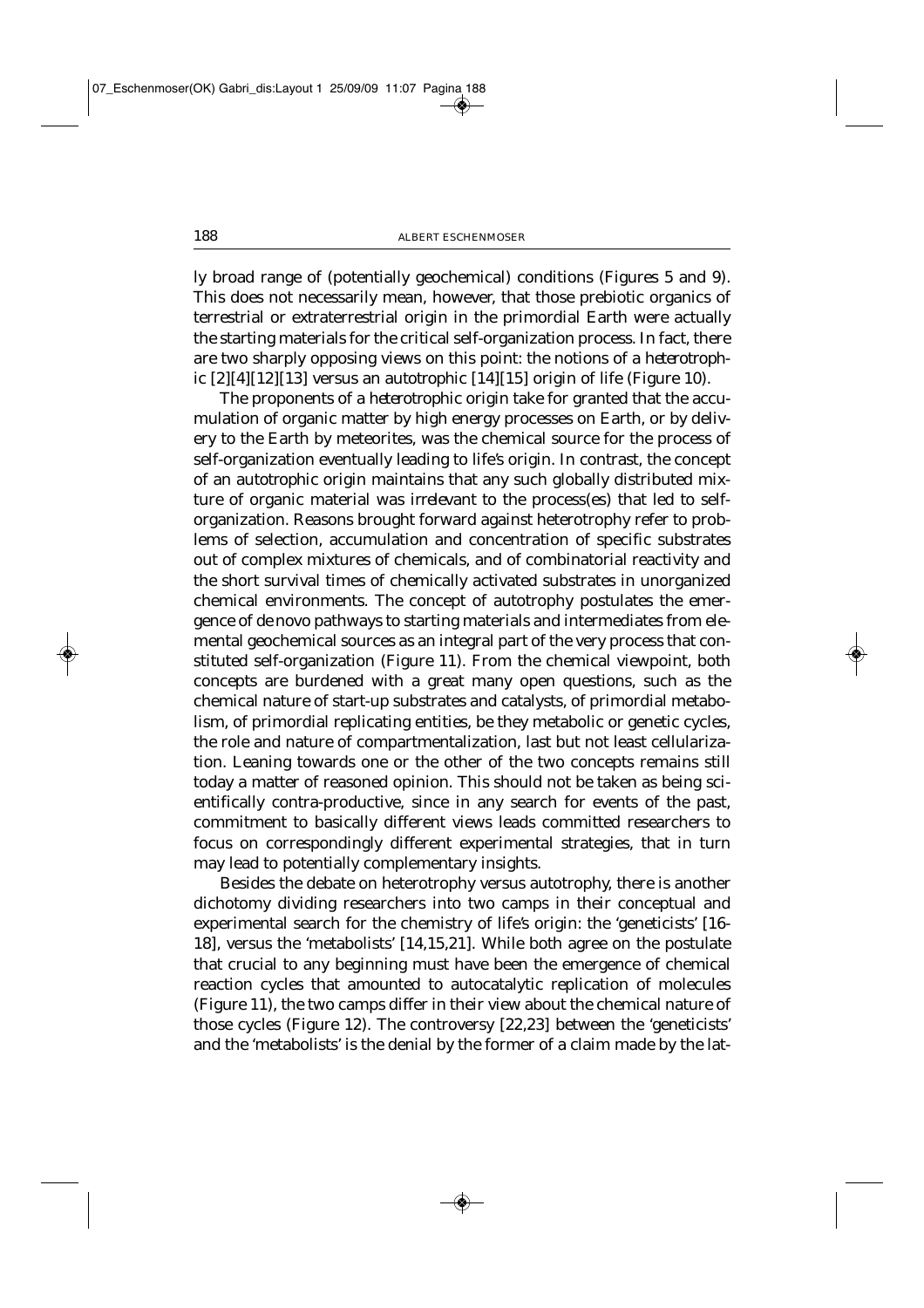Prebiotic chemistry of the last century has conclusively shown that the major types of lowmolecular-weight building blocks of life

> amino acids sugars nucleobases

have elementary chemical structures in the sense that their formation from (essentially) the elements can proceed under an extraordinarily broad range of (potentially) geochemical conditions

Figure 9.

### Two opposing views:

Organic material that accumulated on the Earth's surface 4 to 3,5 billion years ago delivered the substrates for the self-organization processes that eventually led to life's origin.

(= heterotrophic origin of life)

The organic material that had accumulated on the Earth's surface was not relevant for the processes that led to self-organization; those processes built their chemical substrates themselves from elemental geochemical sources.

(= autotrophic origin of life)

Figure 10.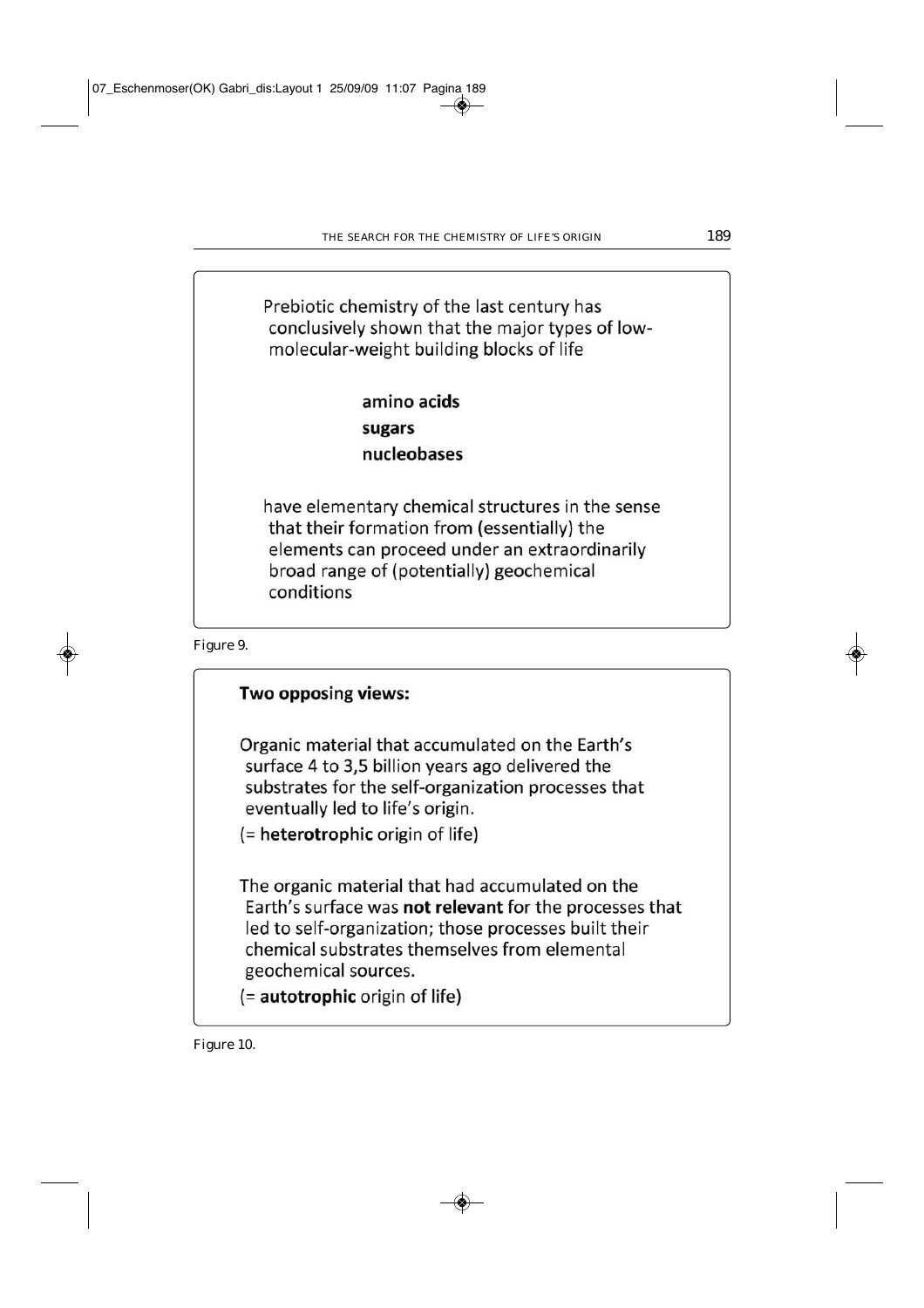ter, which is, that a chemical 'metabolic' system may have been capable to evolve and become 'alive' before it acquired a genetic system. To 'geneticists', the indispensible prerequisite for the emergence of a chemical system that deserves to be called 'alive' is the operation of a primordial genetic system. Geneticists challenge the view that autocatalytic metabolic cycles could have evolved with any degree of efficiency. They point to the paucity of such a type of cycles with regard to constitutional diversity and flexibility, as contrasted with replicating informational oligomers with their potential to store structural information in the form of a quasi unlimited constitutional diversity (sequence of specific recognition elements) and, therewith, the chance to give rise in principle to a large spectrum of phenotypic catalytic capabilities.

# In the focus of the search for the chemistry of life's origin is the search for potentially primordial autocatalytic cycles

Figure 11.

Such primordial autocatalytic cycles could have been:

Autocatalytic replication cycles of "informational" oligomers, such as RNA, or ancestors of RNA (= the "geneticists" point of view)

or

Autocatalytic "proto-metabolic" cycles, such as primordial variants of the reductive citric acid cycle (= the "metabolists" point of view)

Figure 12.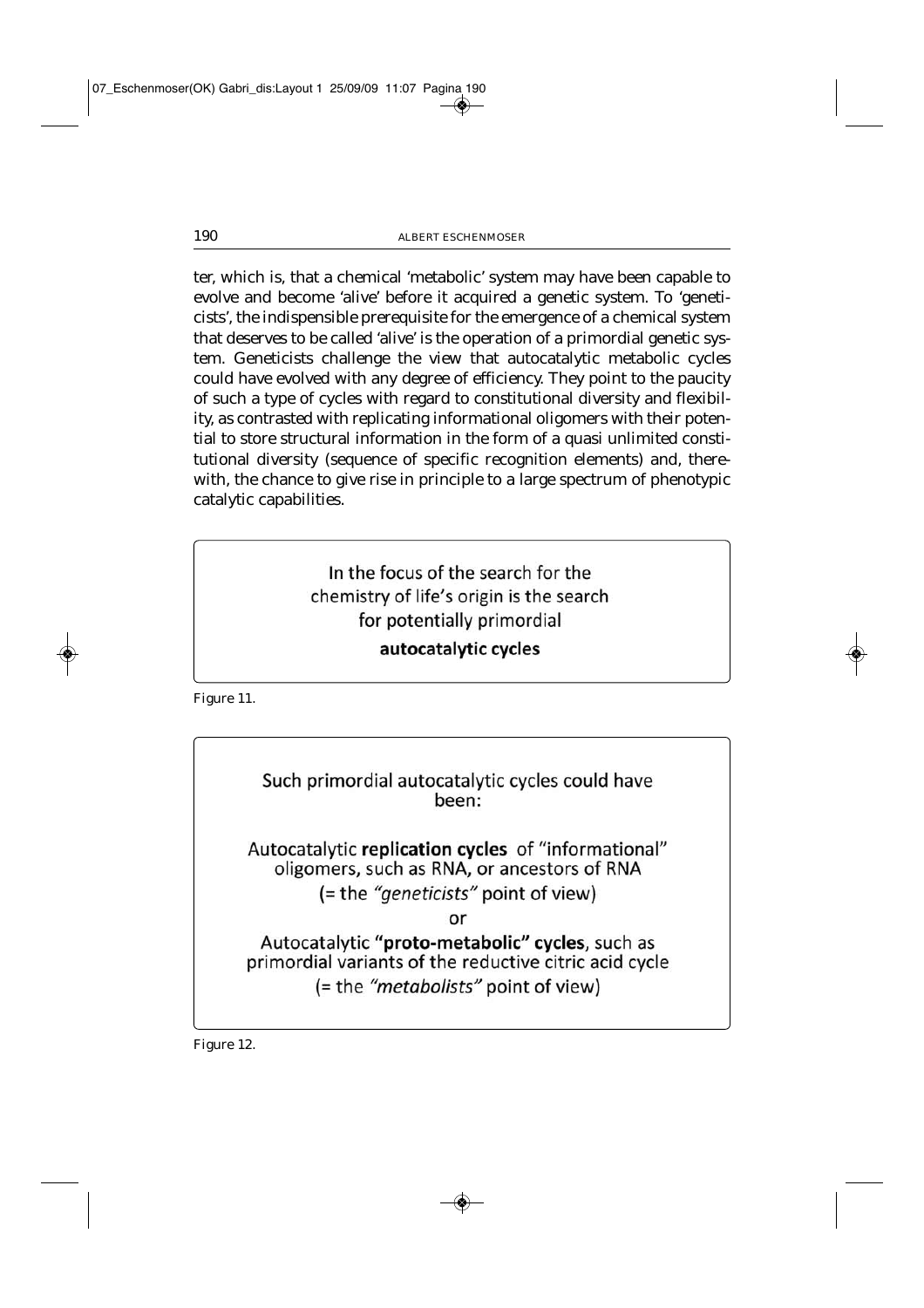What the standpoint 'metabolism first' in the debate between metabolists and geneticists implies is perhaps most clearly expressed by the bold proposal of Morowitz [24,25] which plainly states that 'life started with the *reductive* citric acid cycle', implying that this type of cycle originally was capable of operating without the assistance of enzymes (Figure 13). Irrespective of the serious doubts that may be raised against the validity of this latter assumption, the merit of the proposal lies in its exemplification of how, in principle, such a metabolic cycle could act as the heart of a replicating chemical *system*. The cycle (running in the reductive direction which is constitutionally opposite to that of the contemporary citric acid cycle) would be autocatalytic, since each run through both branches of the cycle would convert input materials  $(CO<sub>2</sub>)$  and reductants) not in one, but in two



Figure 13. *Harold Morowitz's* proposal that (a non-enzymic version of) the reductive citric acid cycle has been the seed for life's origin [24,25]. The serious doubts organic chemists may have concerning the presumed operation of such a cycle operate without enzymes notwithstanding, the reductive citric acid cycle is a good example to exemplify essentials of an autocatalytic metabolic cycle: exergonic input reactions are to drive a reaction cycle in which two equivalents of each cycle-constituents are formed in each run and in which each cycle constituent is a catalyst both for its own formation as well as for the formation of all the other constituents of the cycle.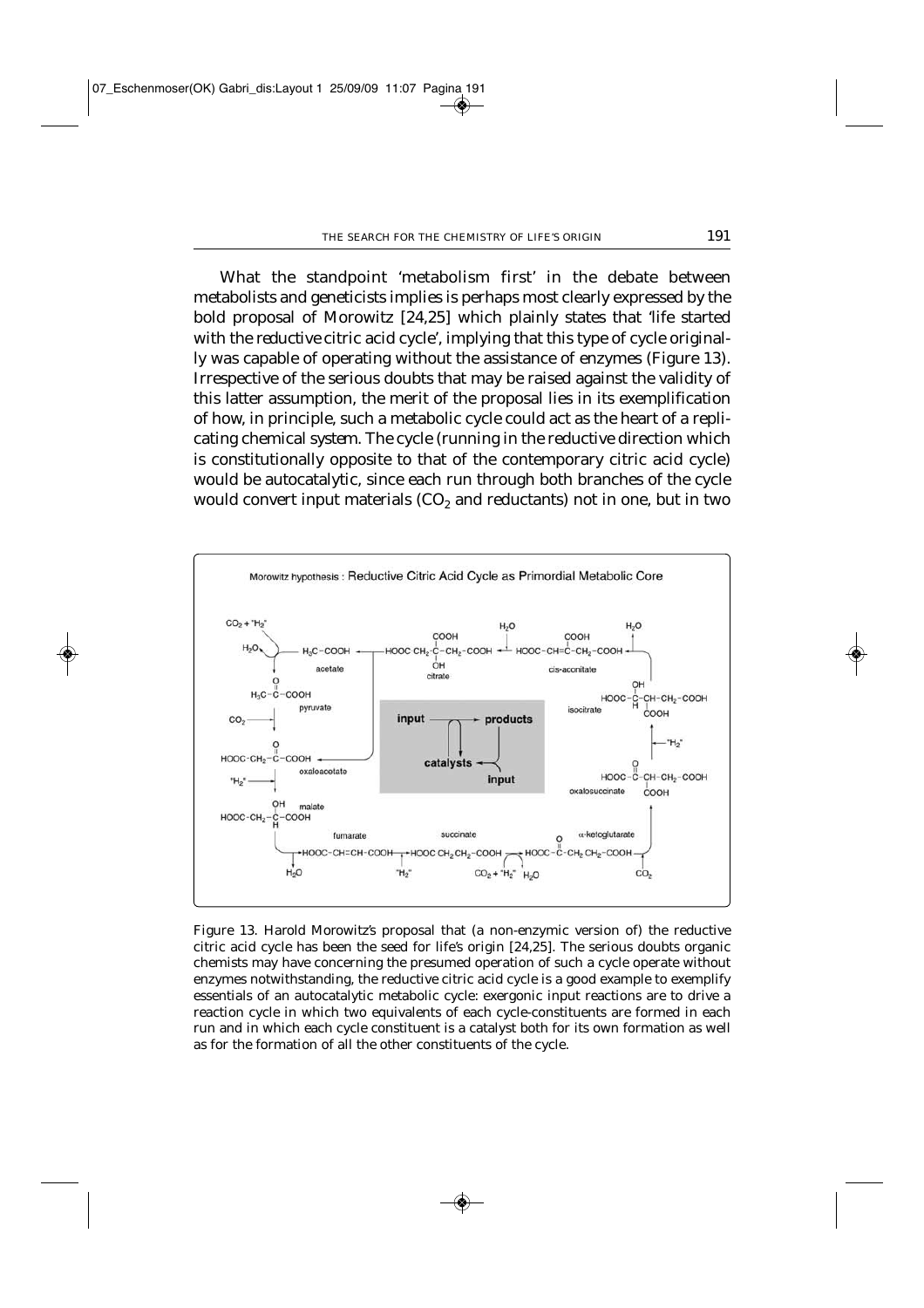equivalents of any given cycle constituent, and each of these constituents – by virtue of their very affiliation to the cycle – would act as catalyst for the formation of itself and of all other constituents of the cycle. Running through the cycle would amount to the self-replication of a family of catalysts. The appeal of the reductive citric acid cycle as the seed of life's origin derives from the role that enzymic versions of the cycle play in some anaerobic microorganism  $(CO<sub>2</sub>$  assimilation) and on the fact that the constituents of an oxidative version of the cycle proceeding in contemporary organisms plays an absolutely central role in metabolism.

In the geneticists' view, genetic function is to be assigned unequivocal supremacy over metabolic function when it comes to define the requirements for an organized chemical system to be capable of undergoing Darwinian evolution. Molecular evolvability has as its prerequisite the functioning of an oligomer system that is capable of storing, replicating, and stochastically varying structural information, whereby at least part of it (the 'genotype') must be connectable to specific catalytic functions (the 'phenotype'). The viewpoint received its theoretical inauguration in Manfred Eigen's classic publication entitled 'Self-Organization of Matter and the Evolution of Biological Macromolecules' in 1971 [17] in which for the first time the concept of evolutionary processes on the molecular level was propounded and the kinetic principles that will dominate such processes delineated in conceptual and mathematical terms. Shortly afterwards, a paper entitled 'Self-Organization of Molecular Systems and Evolution of the Genetic Apparatus' appeared, in which its author, Hans Kuhn [18], propounded and exemplified the pragmatic paradigm that the conundrum of life's origin should be approached as a physico-chemical engineering problem. Both papers, pioneering in their time and focusing on concepts, had to circumvent the specific chemical questions that from today's point of view are the central ones, namely, the questions concerning the nature of the *chemistry* of life's origin.

In contemporary living cells a molecular machinery of extraordinary structural and functional complexity, the ribosome, fulfills the extraordinarily complex task of translating – mediated by the genetic code – the *genetic* information stored in the constitutional diversity of one type of biopolymer (the nucleic acids) into a constitutionally different type of biopolymer (the proteins). If a chemist undertook the attempt to think of the chemistry of a primordial molecular machinery by which a replicating oligomer system would be capable of performing a genotype-to-phenotype translation modeled after today's ribosome function, he would run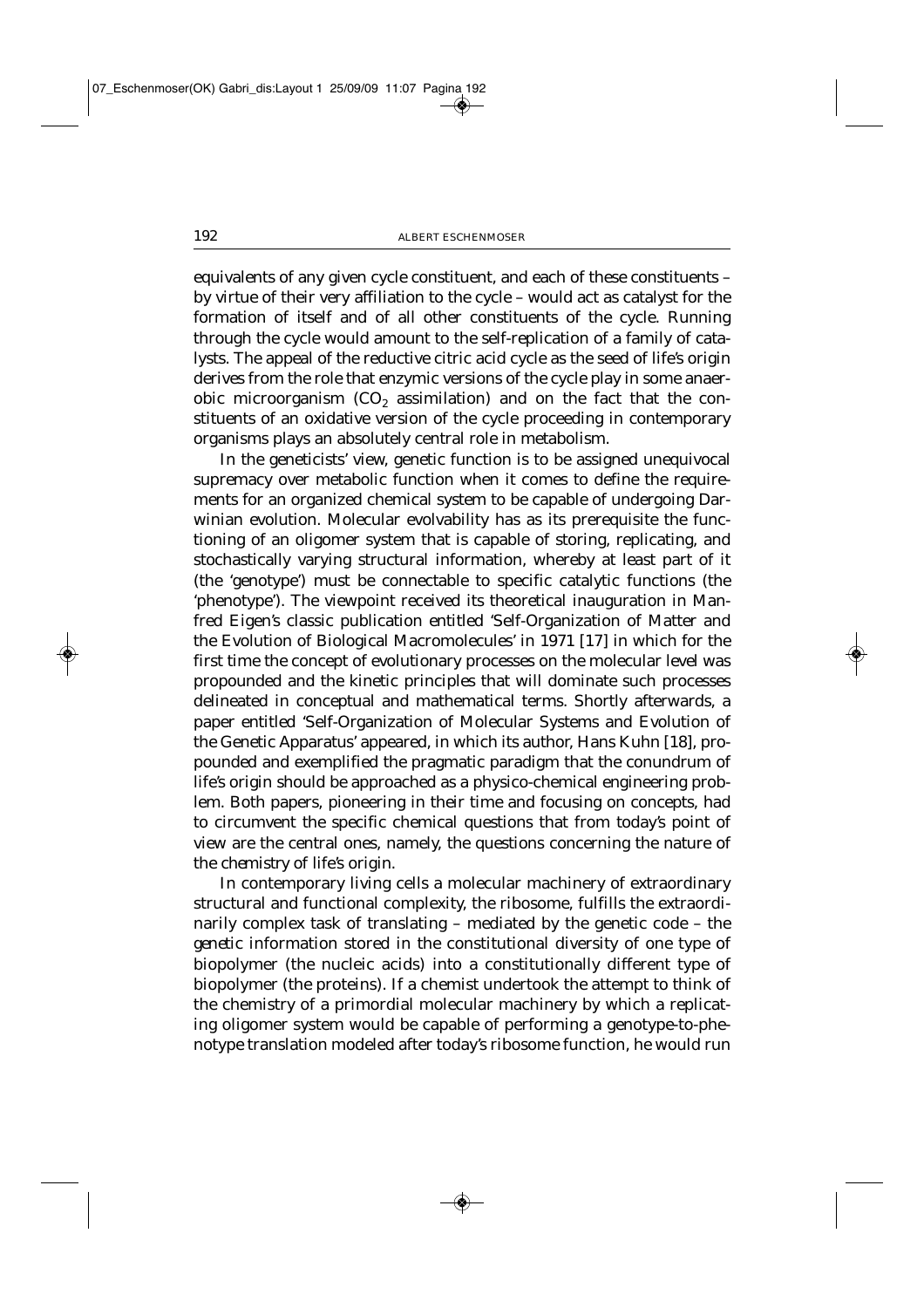

Figure 14. The first page of *Manfred Eigen's* classic paper [17] containing handwritten personal comments made by the organic chemist *Leopold Ruzicka* (1987-1976).

into difficulties that are immense to the extent of being hopeless. This is why the notion of the '*RNA world*' [26] (Figure 15), a 'world' supposed to have preceded our 'DNA-RNA-Protein' world and one in which RNA fulfilled the functions of both the genotype and the phenotype, appears conceptually so attractive. In essence, it reduces the coding problem from (complex) chemistry to ('simple') physics in the sense of replacing an *intermolecular*ly operating chemical coding process by an i*ntramolecular* physical relationship between an oligomer molecule's *constitution* and its *conformation*. Any specific constitution (base sequence) of an RNA molecule induces the molecule to adopt a specific shape (conformation). We may say, the RNA molecule's constitution '*codes'* for that shape. In a system that could screen a population of RNA shapes (and implicitly RNA sequences) for catalytic capabilities, any RNA sequence turning out to be capable of a catalytic function that exerts a positive feedback on RNA synthesis would amount to the acquisition of a catalyst that will boost the system's survival. The concept of the RNA world implicates the capabili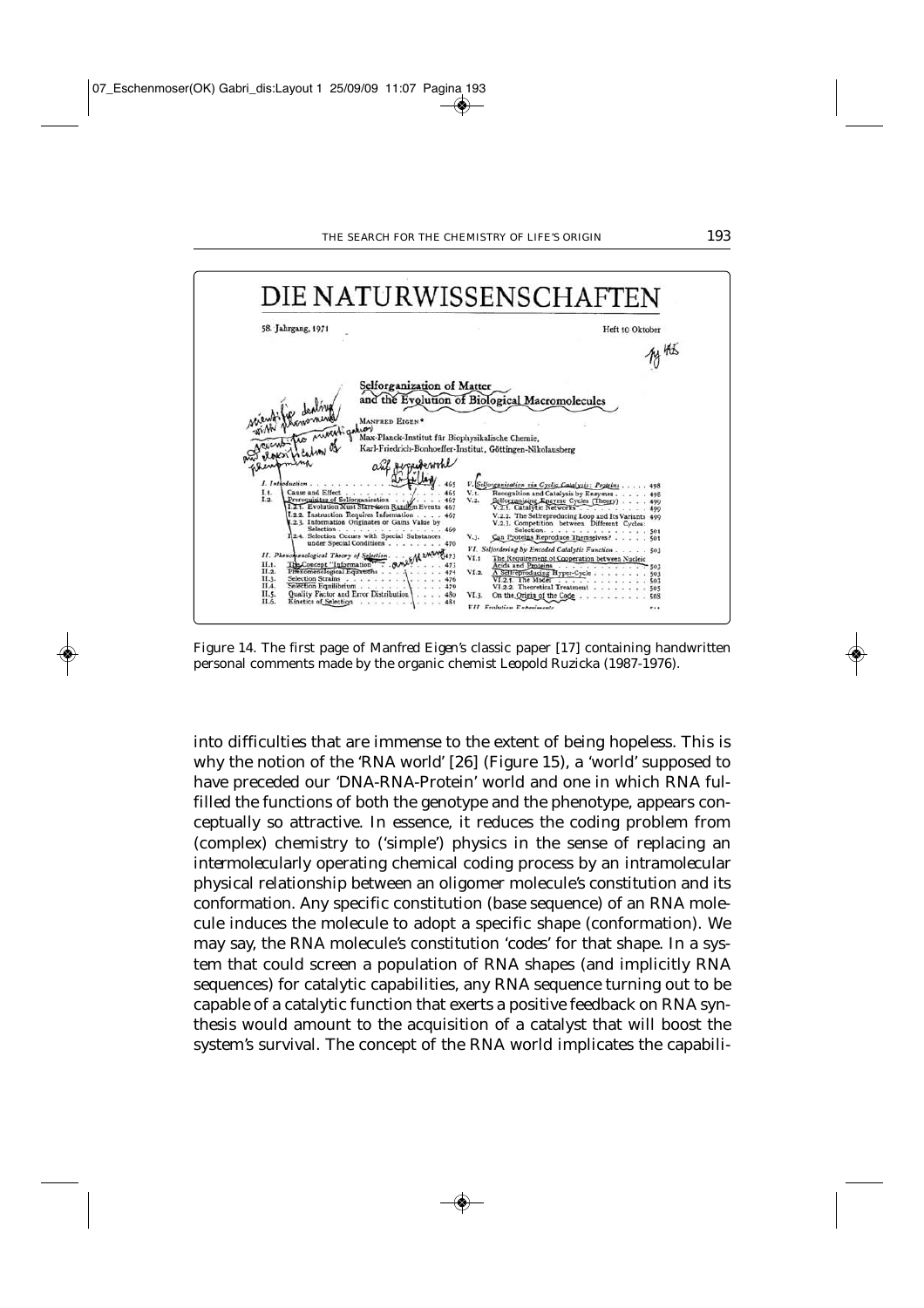"If there are two enzymic activities associated with RNA, there may be more. And if there are activities among these RNA enzymes, or ribozymes, that can catalyze the synthesis of a new RNA molecule from precursors and an RNA template, then there is no need for protein enzymes at the beginning of evolution. One can contemplate an RNA world, containing only RNA molecules that serve to catalyze the synthesis of themselves.

W. Gilbert, "The RNA World", Nature 1986

Figure 15. *Walter Gilbert's* pronouncement of the notion of 'RNA World' [26] in the wake of *Tom Ceck's* and *Sidney Altman's* discovery [29] of catalytic RNA's ('ribozymes').

ty of RNA sequences to replicate, mutate, select for RNA catalysts and, therefore, to undergo Darwinian evolution.

The important idea that RNA could originally have fulfilled both a genetic and a phenetic function had been adumbrated by F. Crick [27], L.E. Orgel [16], and C. Woese [28] as early as 1968. It became a realistic concept in 1986 [26] in the wake of the discovery of ribozymes [29]. Since then, massive support for the RNA-world concept has come from structural biology, as well as from research operating with the technique of *in vitro* evolution of RNA sequences. Comprehensive X-ray structure analyses in various laboratories revealed the structure of the (microbial) ribosome to document the surprising as well as highly significant fact that the ribosome is in essence a ribozyme, since the molecules within the ribosome that are most intimately engaged in catalyzing protein synthesis are RNA molecules and not proteins. By *in vitro* evolution (Figure 16) a host of new ribozymes have been uncovered, RNA molecules that are capable of catalyzing a large diversity of chemical reactions [30], the most dramatic of them being a specific ribozyme's own replication (see below).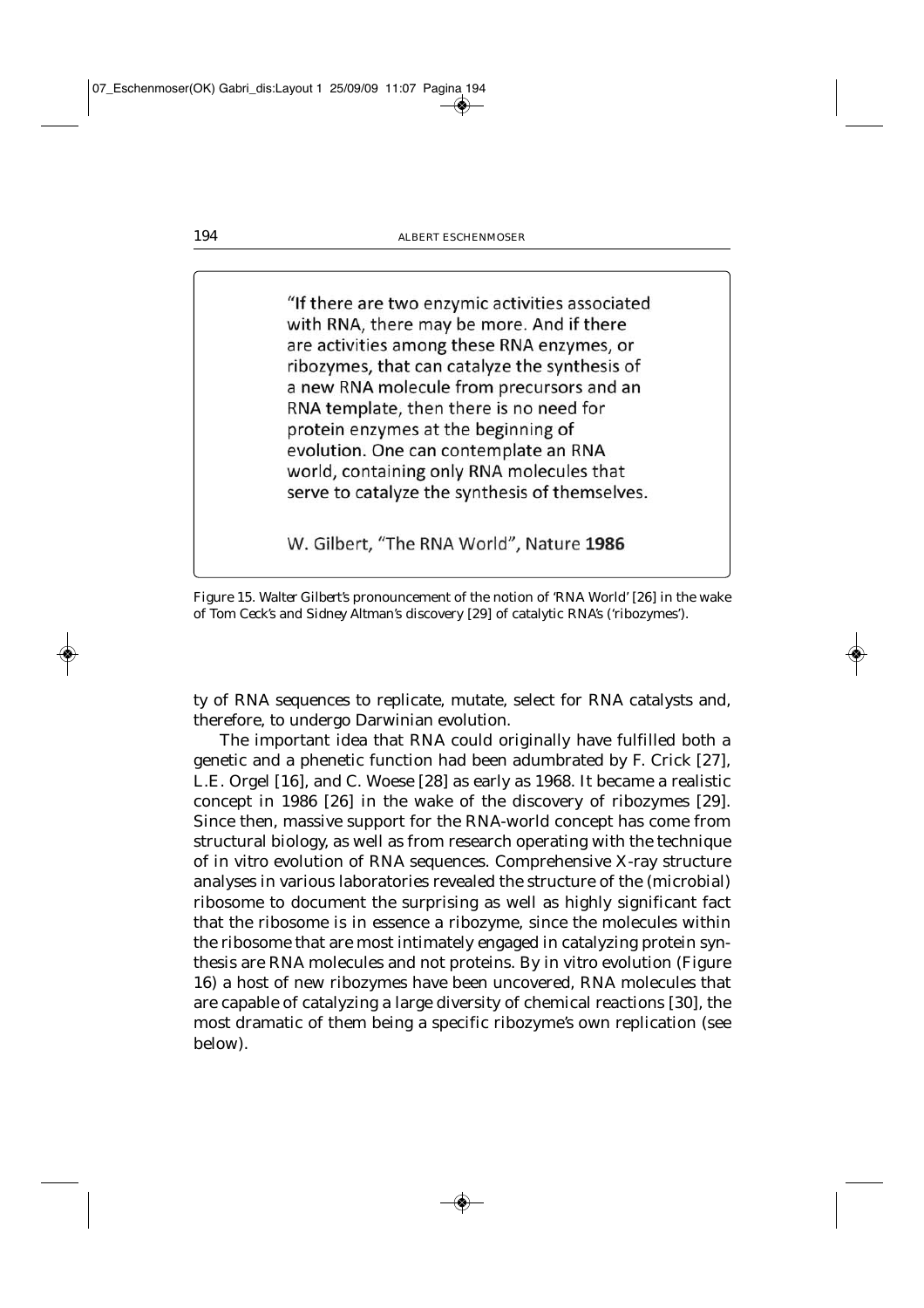

Figure 16. General principle of the experimental search for RNA sequences that fulfill a specific function (e.g. complexing with a specific biomolecules or displaying catalytic activity for a specific chemical reaction) by *in vitro* evolution [30].

The advent of the RNA-world concept had a marked impact on the thinking of researchers in the origin of life field and, at the same time, reinvigorated projects of exploring the potential of RNA to be generated under potentially prebiotic conditions. Significant progress in this direction has been made, especially on the formation of the sugar unit and certain of its nucleosides, on template-assisted oligomerization of suitably activated monomers in solution and on mineral surfaces [12]. However, no generational pathway to RNA that could be said to be potentially prebiotic has been demonstrated thus far. Much attention has been and is being devoted to providing experimental 'proofs of principle' for the feasibility of molecular replications with chemical systems under conditions not subjected to any sort of prebiotic constraints; such demonstrations have been achieved with both oligonucleotides [31] and oligopeptides [32]. Very recently, Gerald Joyce at the Scripps Institute succeeded in creating by *in vitro* RNA evolution ribozymes which, by template controlled cross-catalytic ligation of two RNA components, are capable of exponentially reproducing them-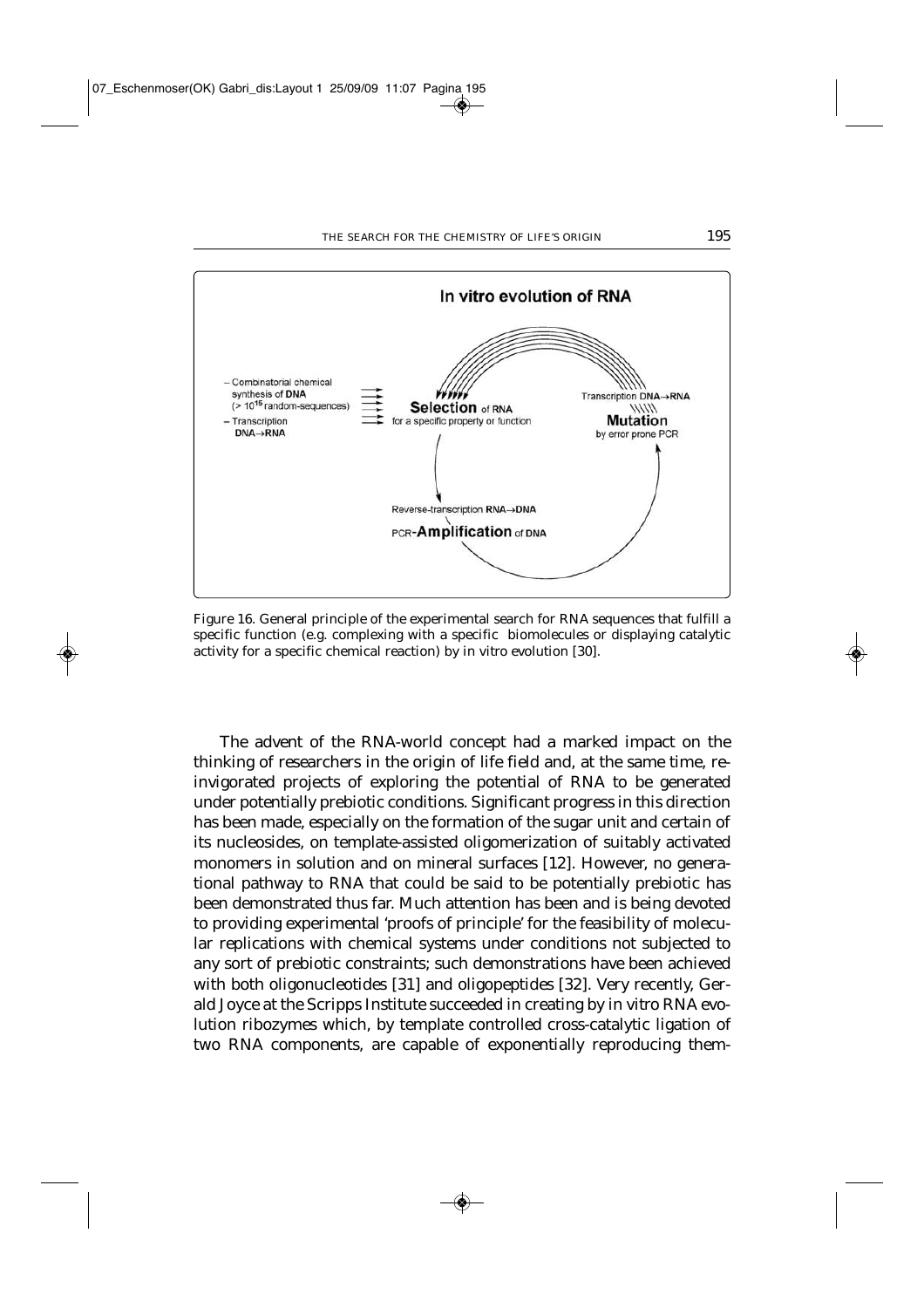

Figure 17. *Gerald Joyce'*s most recent RNA self-replication experiment [33], thus far the most advanced 'proof of principle' in support of the RNA world concept. – Scheme (A) on the left part of the Figure: A, B, E and A', B', E' denote RNA sequences. The two ribozymes (E and E') catalyze each others' synthesis from four oligonucleotide substrates (A, B, A' and B'). E' catalyzes the ligation of substrates A and B to form ribozyme E which, in turn, catalyzes ligation of corresponding substrates A' and B' to form ribozyme E'. Importantly, the duplex between the two ribozymes E and E' (center of the scheme on the left) dissociates into the single strands under the reaction conditions such that the process can repeat 'indefinitely' as long as the four substrates are provided. – Part B of the Figure: RNA sequence formula of the (transiently formed) complex between ribozyme E' and the (complementary) substrates A and B . The arrow indicates the position at which the ligation occurs by elimination of pyrophosphate (excerpt from Fig. 1 in [33]). – The chemical formula on the upper right is to remind the reader of the chemical structure of the nucleotide unit of  $RNA$  ( $B = Nucleobase$ , A or G or U or C). Note that the replication process does not require any protein enzymes and that (in principle) the RNA sequences used in the experiment can be synthesized by chemical methods.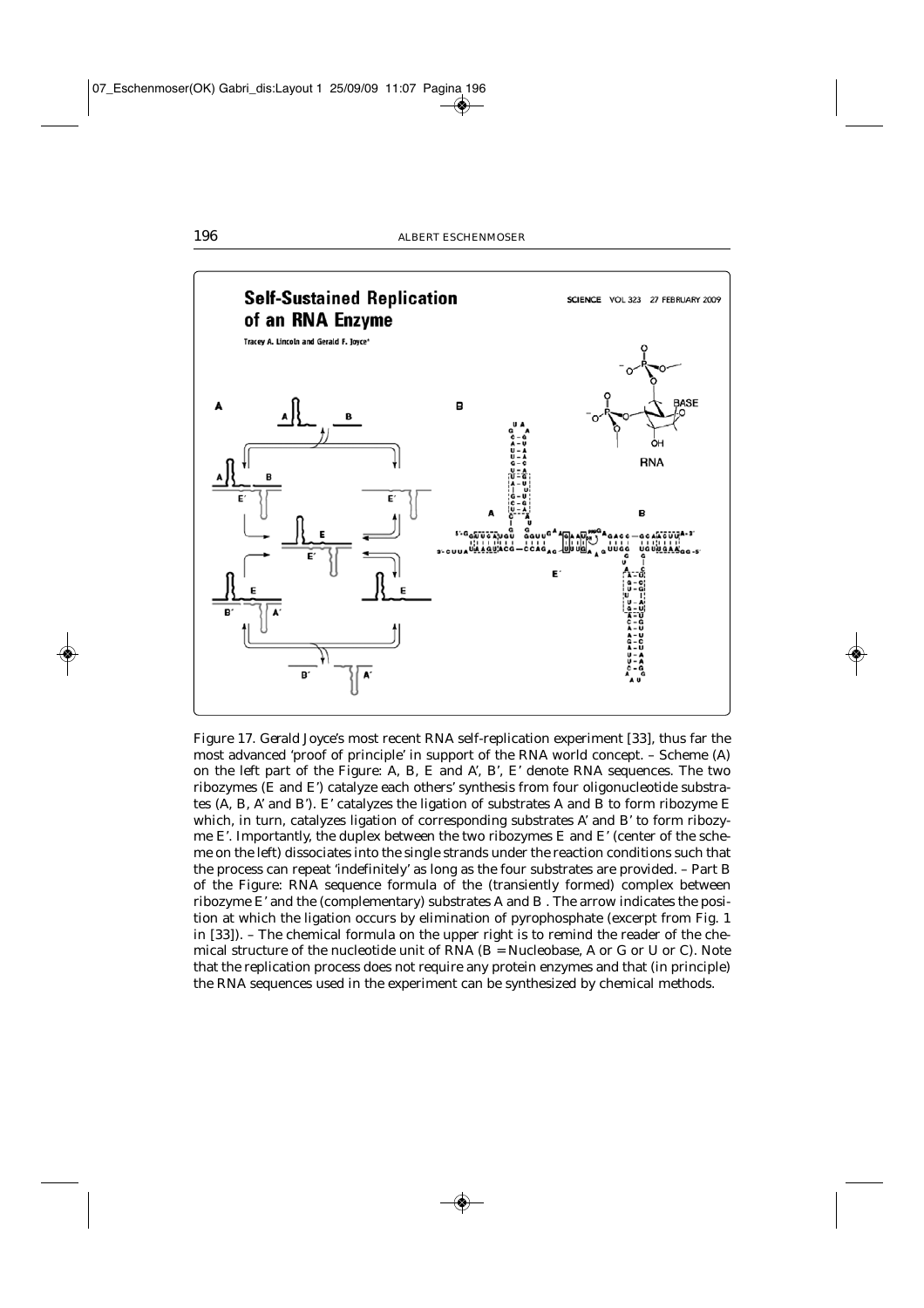selves without any assistance by a protein [33] (Figure 17). While this and all the earlier replication experiments are of considerable theoretical interest, they also make clear how far we still are from corresponding experiments under conditions that could be said to be compatible with the constraints of prebiotic chemistry. Figure 18 summarizes the research field's rather sobering state of the art.



Figure 18.

The intrinsic limits any attempt of retrodicting chemical events of the past is facing will induce chemists to launch research on self-organizing chemical systems in complete independence from the environmental and geochemical constraints that the search for the chemistry of life's origin is subjected to. The quest is to think of, synthesize and study adaptive and self*-*sustaining chemical systems and, in the (perhaps very) long run, to create what will amount to elementary forms of *artificial chemical life*. Among those who are challenged are primarily physical-organic chemists who are prone to engage themselves in what today is recognized as the emerging field of 'systems chemistry' [34]. Its task is to deal with the wealth of prob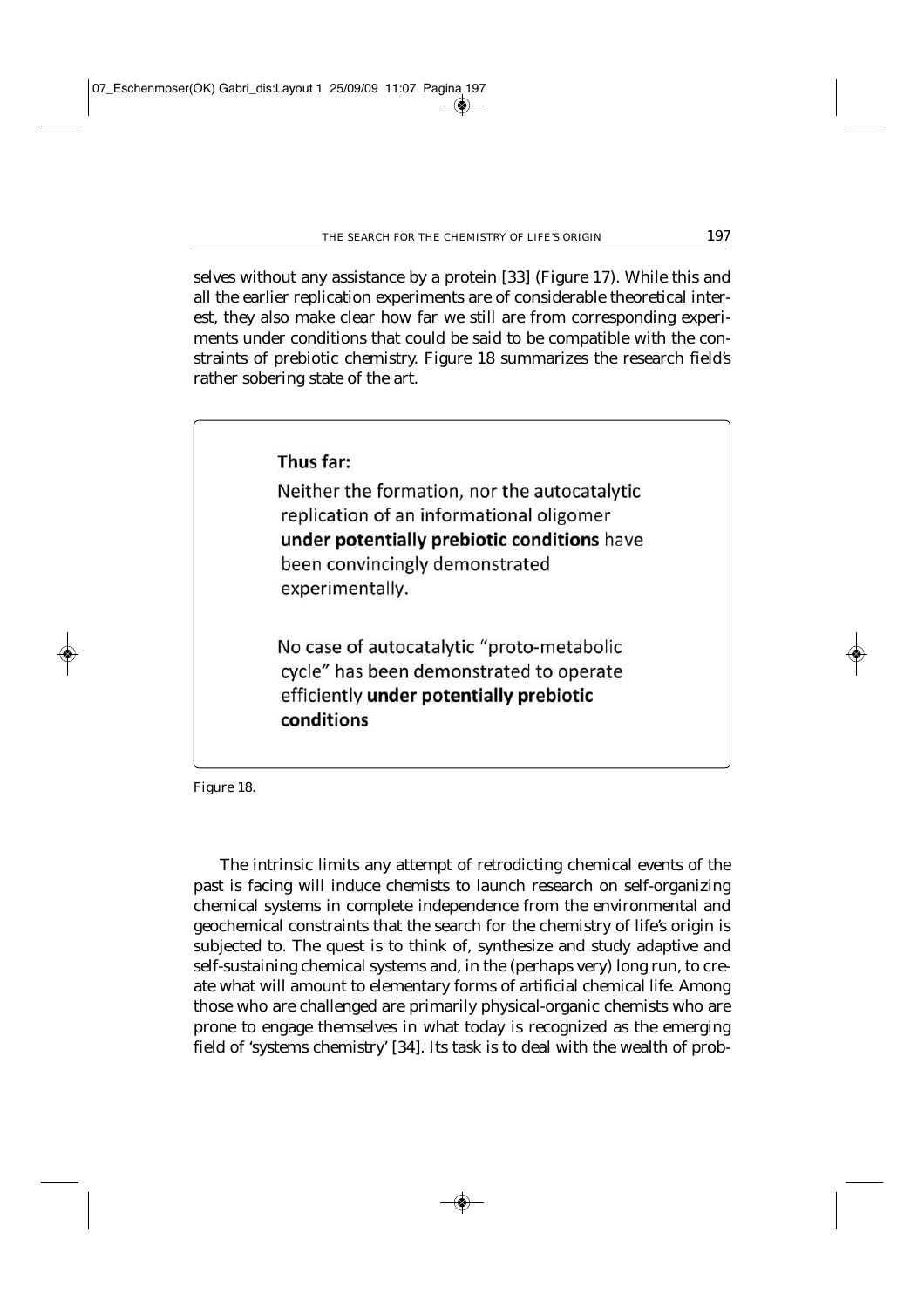lems dynamic structures of autocatalytic chemical systems are going to pose and to explore the new horizons they will open. Research toward the creation of artificial chemical life will be an important, if not the most important empirical source of knowledge for our eventual comprehension of life's origin.

#### REFERENCES

- [1] de Duve C., *Vital Dust Life as a Cosmic Imperative*, 1995; Basic Books, Harper Collins Publishers Inc.; Hazen R.M., *Genesis – The Scientific Quest for Life's Origin* (2005), Joseph Henry Press, Washington, DC.
- [2] Oparin A.I., Proischogdenie Zhizni, Moscovsky Robotschii, Moscow, 1924; a translation of the paper by Anne Synge into English is given in: Bernal J.D*., The Origin of Life*, Weidenfeld & Nicolson, London (1967), 199-234.
- [3] Haldane J.B.S., *Ration. Annu*. (1929), *148*, 3; reprinted in *Bernal*'s book (see [2]) pp. 242-249.
- [4] Miller S.L., *Science* (1953), *117*, 528-529; Miller S.L., *J. Am Chem. Soc*. (1955), *77*, 2351-2361.
- [5] Oro J., *Biochem. Biophys. Res. Commun*. (1960), *2*, 407-412.
- [6] Sulston J., Lohrmann R., Orgel L.E., Miles H.T., *Proc. Natl. Acad. Sci. USA* (1968), *59*, 726- 733.
- [7] Johnson A.P., Cleaves H.J., Dworkin J.P., Glavin D.P., Lazcano A., Bada J.L.*, Science* (2008), *322.*
- [8] McCarthy M.C., Thaddeus P., *Chem. Soc. Rev.* (2001), *30*, 177-185 (review).
- [9] Sephton M.A*.,* 'Organic compounds in carbonaceous meteorite', *Natl. Prod. Rep*. (2002), *19*, 292-311 (review).
- [10] Myakawa S., Cleaves H.J., Miller S.L., *Origin Life Evol. Biosph*. (2002) *32*, 209-218.
- [11] Heyerdahl T*., Kon-Tiki Ein Floss treibt ueber den Pazifik*, Ullstein-Verlag, Wien (1949).
- [12] Miller S.L., Orgel L.E., *The Origins of Life on the Earth*, Prentice-Hall, Englewood Cliffs, N.J. (1974); Ferris J.P., Hagan W.J., *Tetrahedron* (1984), *40*,1093-1120; Sutherland J.D., Whitfield J.N., *Tetrahedron* (1997), *53*, 11493-11527; Orgel L.E.*, Critical Reviews in Biochemistry and Molecular Biology* (2004)*, 39*, 99-123.
- [13] De Duve C., Miller S.L., *Proc. Nat. Acad. Sci. USA* (1991), *88*, 10014-10017.